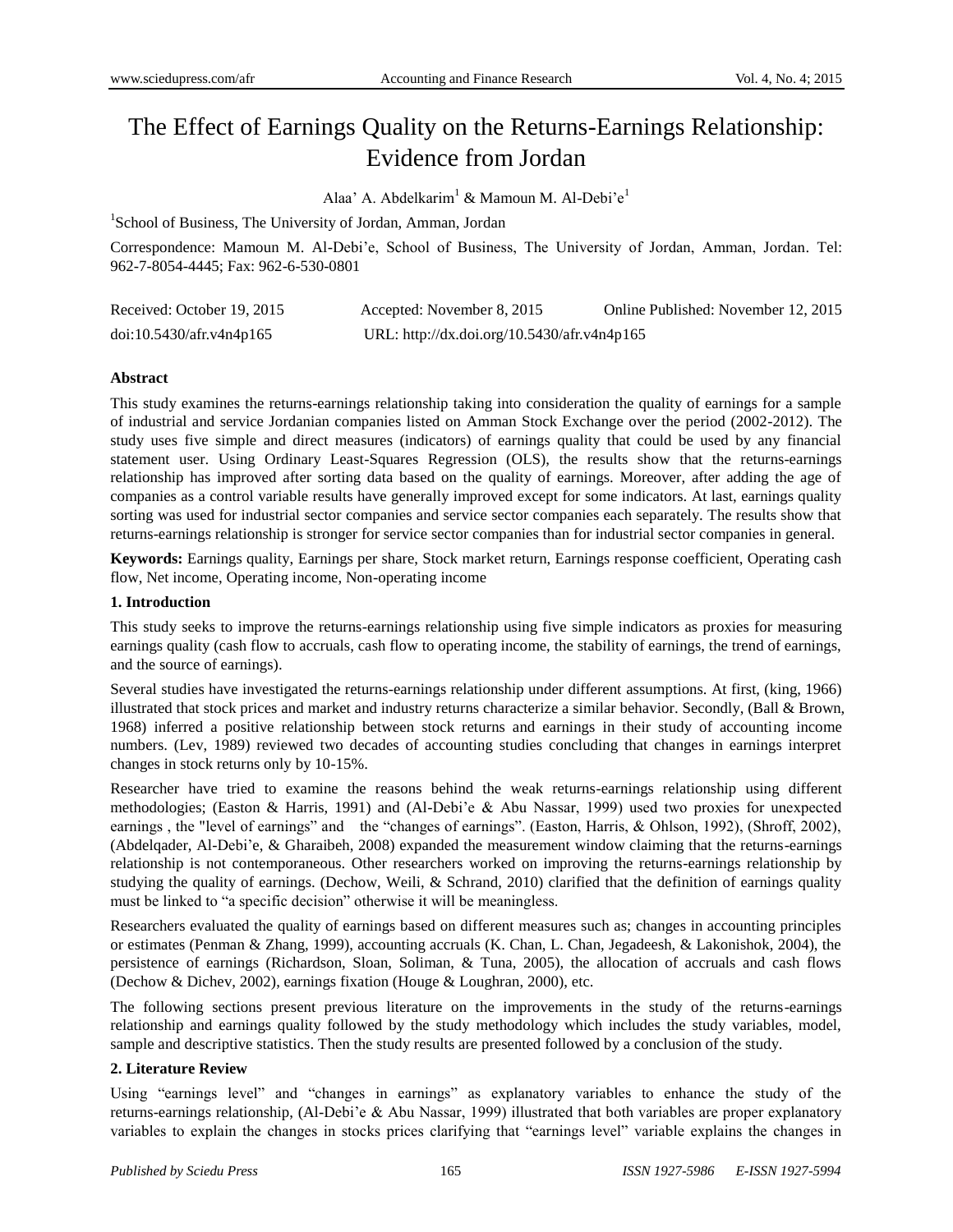stock returns better than "changes in earnings" variable. The same was inferred previously by (Easton & Harris, 1991); they explained that "level of earnings" variable has more information content than "changes of earnings" variable.

(Abdelqader et al., 2008) studied the effect of expanding the measurement window on the returns-earnings relationship. They found that a longer measurement window causes an increase in the strength of the returns-earnings relationship and in the earnings response coefficient.

One of the major improvements used in studying the returns-earnings relationship is evaluating the quality of earnings. (Lev, 1989) explained that earnings quality is not considered while studying the returns-earnings relationship. (Abdelghany, 2005) illustrated that there is no agreement on one measure or technique in assessing the quality of earnings for companies. He suggested that several measures of earnings quality should be applied in order to assess whether earnings are of a high-quality or not which results in relevant and reliable information for investors. Researchers presented different definitions of earnings quality; each researcher defined it based on the context of his/her study. (Richardson, Sloan, Soliman, & Tuna, 2001) proclaimed that earnings quality is represented by earnings persistence i.e. the company's ability to carry its performance to the next year.

(Hodge, 2003) revealed that the difference between reported earnings and actual "unbiased and accurate" earnings identifies the quality of earnings. The same definition was proposed previously by (Pratt, 2000) who suggested that the quality of earnings is affected by the "unreported events" which companies do not account for in their financial statements such as human values in services companies, formulas and patents in the high-tech industry, etc. On the other hand, (Mikhail, Walther, & Willis, 2003) examined the association of earnings and cash flows in their definition of earnings quality. They concluded that when past earnings are reflected in future cash flows, the quality of earnings is considered to be high.

(Kirschenheiter & Melumad, 2004) discussed that earnings quality increases by the extent to which reported earnings reflect the company's value in the long term. (White, Sondhi, & Fried, 2003) clarified that earnings quality is measured by conservatism degree of earnings. He explained that using accounting estimates and methods that do not tend to magnify earnings represents conservatism. Conservative earnings are considered to be "high-quality" earnings as the reported earnings will be free from overstatements. (Revsine, Collins, & Johnson, 1999) presented that the sustainability of earnings over time differentiates between the high and low-quality of earnings.

(Dechow et al., 2010) focused on the importance of linking earnings quality to the decision usefulness i.e. to the study context, in order to have a better interpretation of any study of earnings quality. Moreover, they used proxies of earnings quality in their study such as persistence  $\&$  accruals, smoothness, timeliness, accounting methods, etc. They found that there is no superior proxy among the tested proxies that could be used as a standard measure of earnings quality. (Chan et al., 2004) discussed earnings quality effect on stock returns, going in their research beyond the bottom-line income. They focused on the importance of other items in the financial statements and how substantial they could be in predicting future stock returns. Several studies examined the informativeness of earnings components whether separately or together. (Bernstein, 1993) proposed in his study that operating cash flow and reported earnings are commonly used by analysts as a measure of earnings quality. By studying the information content of earnings and operating cash flow in relation to earnings performance, (Cheng, Liu, & Schaefer, 1996) deduced a negative relationship between earnings performance and the information content of operating cash flow and a positive relationship between earnings performance and the information content of earnings.

(Rayburn, 1986) tested the association between accruals, operating cash flow and stock returns. The study results reinforce the consistency in the association. Nonetheless, he noted that long-term accruals do not have information content as current accruals have; which was noted by (Wilson, 1986) as well. (Chan et al., 2004) used accruals to measure the quality of earnings in their study. They inferred a negative relationship between accruals and stock returns, justifying that investors link high accruals to management manipulations. (Houge & Loughran, 2000) concluded that investors fixate on current earnings ignoring the importance of cash flow persistence on the long term which lowers the quality of earnings as both accruals and cash flow are important components in interpreting earnings.

## **3. Methodology**

## *3.1 Study Variables and Model*

Mainly the study includes two main variables; market stock returns (dependent variable) and earnings per share deflated by stock price (independent variable). In addition, the study includes one control variable which is the companies' age. Dummy variables are used in this study for the purpose of classifying and dividing data into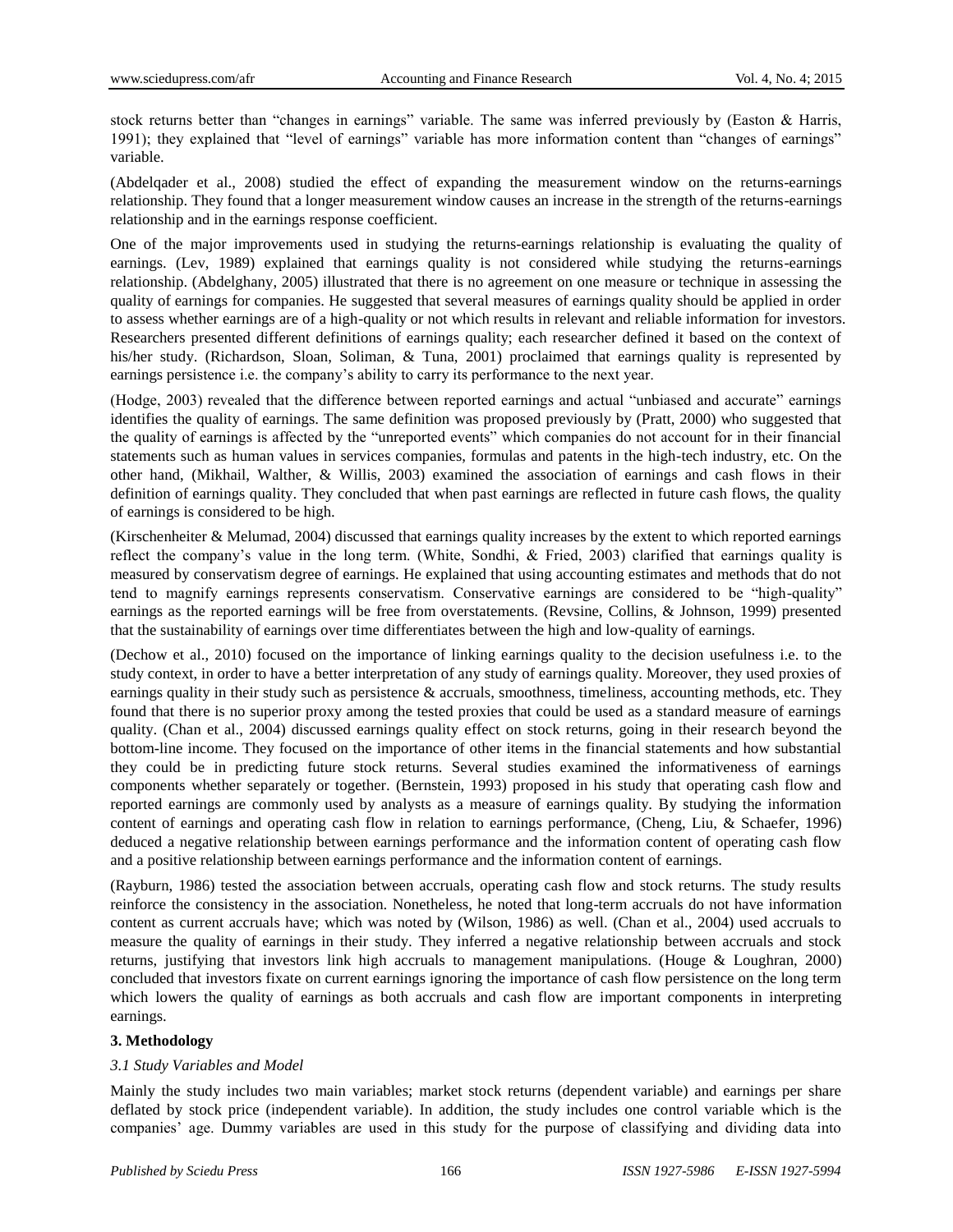subgroups according to their performance. Data of the dependent and the independent variables are different for each indicator according to the sorting criteria of each indicator. The classification of the dependent and the independent variables is influenced by the calculation results of the indicators. The study variables are measured as follows:

Market stock returns ( $RET_{it}$ ) is calculated by measuring the monthly stock return ( $R_{it}$ ) for company *i* in month  $\tau$  (the window starts in May for year *t* till April for year  $t+1$ ) first;

$$
R_{i\tau} = (P_{i\tau} - P_{i\tau-1}) / P_{i\tau-1}
$$

Where  $P_{i\tau}$  = the monthly closing stock price for company *i* in month  $\tau$ .

 $P_{i\tau-1}$  = the monthly closing stock price for company *i* in month  $\tau - 1$ .

Then the monthly stock return will be cumulated for 12 months in order to calculate the annual stock return. This method was used by (Al-Debi'e and Abu Nassar (1999).

$$
RET_{it} = \prod_{\tau=1}^{12} (1 + R_{i\tau}) - 1 \tag{2}
$$

Where  $RET_{it}$  = the annual stock return for company *i* (Monthly cumulative returns for

12 months) for year *t*.

 $\Pi$  = the product of 12 months of stock returns.

 $R_{i\tau}$  = Monthly stock return for company *i* month  $\tau$ .

Earnings per share (EPS) for year *t* deflated by the stock price for year *t-1*.

$$
X_{it} = EPS_{it} / P_{it-1}
$$
 (3)

Where  $EPS_{it}$  = the annual earnings per share for company *i*. It is calculated through

dividing the earnings available for the common stockholders for year *t* by the

weighted average number of common shares outstanding for the same year.

 $P_{it-1}$  = the company closing stock price at the beginning of the window.

- The control variable of the study is the age of companies. Companies are classified based on their age into young companies (lowest 40% ages; companies that age from 3 to 18 years) and old companies (highest 40% ages; companies that age from 21 to 74 years). Middle 20% ages are eliminated from the study when the age of companies is considered.
- Dummy Variables, there are two constructions of dummies in this study; *for which each is used separately and for a different purpose.* The first one uses dummies of "1" (good performance) and "0" (bad performance) for the purpose of classifying companies' performance for each year under each indicator. A summary indicator is used to conclude the results of the dummy variables over the five indicators. This summary shows the company score out of 5 based on the five earnings quality measures.

The second dummies are used only for the first and second indicators (cash flow to accruals and cash flow to operating income indicators) for the purpose of overcoming the negative sign issue while sorting data. Multiple dummies are used for those indicators as they contain three categories based on the numerator and the denominator signs; the first category where both are positive, the second category where both are negative and the third category where one is positive and the other is negative.

To evaluate the earnings quality effect on the returns-earnings relationship, the following (OLS) is used in this study.

$$
RET_{it} = \alpha_0 + \alpha_1 X_{it} / P_0 + \varepsilon \tag{4}
$$

Where  $RET_{it}$  = the market stock return for company *i* in year *t*.

 $\alpha_0, \alpha_1$  = the model's coefficients

 $X_{it}$  = the EPS (Earnings per share) for company *i* in year *t*.

 $P_0$  = the company closing stock price at the beginning of the window.

 $\varepsilon$  = error term in the regression model.

The five indicators of the study are calculated as follows;

(1) Cash Flow to Accruals Indicator; is calculated through dividing operating cash flow by net income for year *t*, company *i*

= / (5)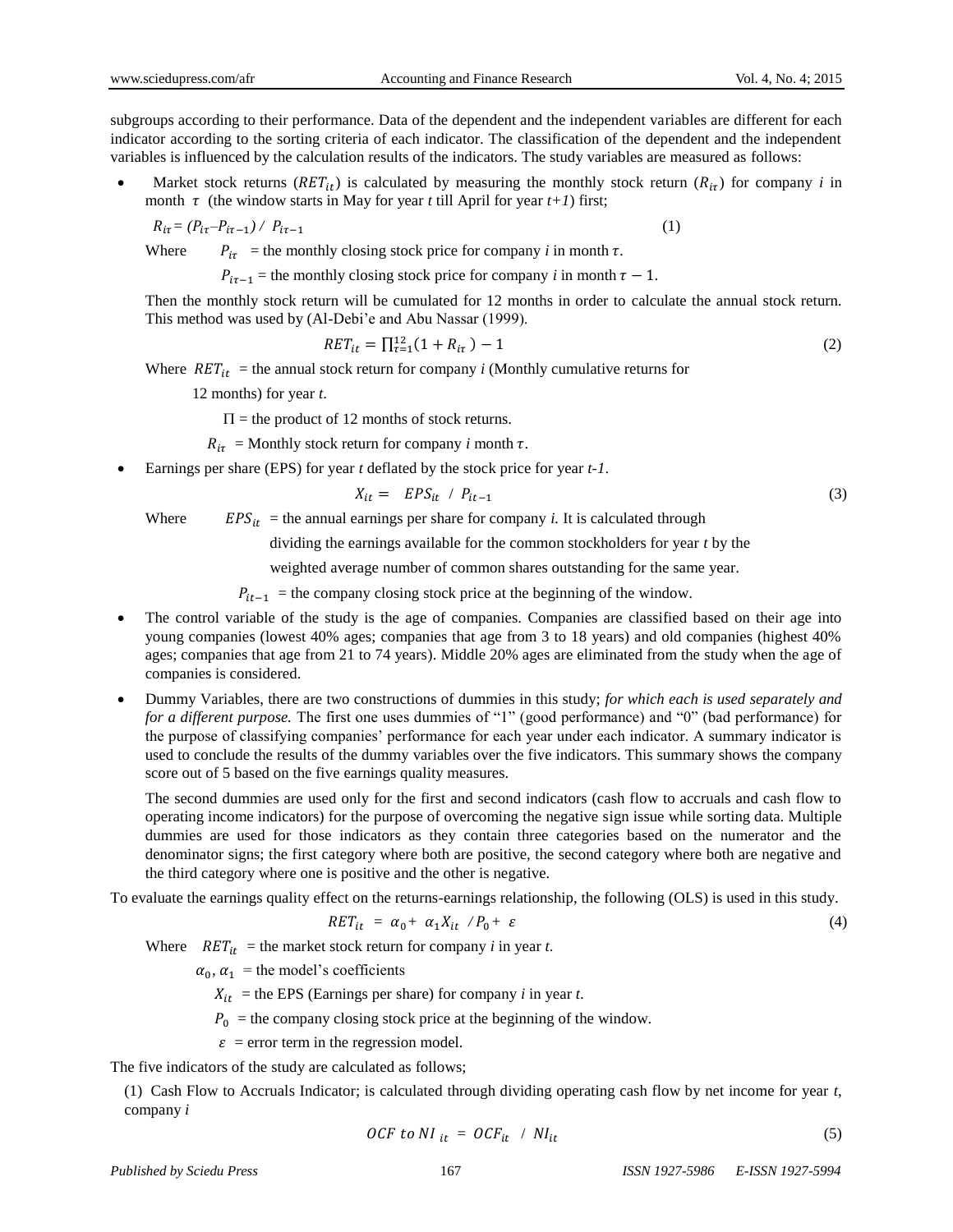(2) Cash Flow to Operating Income Indicator; is calculated through dividing operating cash flow by operating income for year *t*, company *i*

$$
OCF \ to \ OI_{it} = OCF_{it} \ / \ OI_{it} \tag{6}
$$

(3) The Stability of Earnings Indicator; Z-score is used for measuring the stability of earnings by subtracting the mean of net income for the company *i* over the 11 years from net income for company *i* in year *t*, then divide the result by the standard deviation of net income for the company over the 11 years.

$$
Z_{it} = (X_{it} - \mu) / \sigma \tag{7}
$$

(4) The Trend of Earnings Indicator; is measured by calculating the first difference in earnings. Net income for year *t-1* is subtracted from net income for year *t*.

$$
First \Delta in \: EarningS_{it} = NI_{it} - NI_{it-1} \tag{8}
$$

(5) The Source of Earnings Indicator; is calculated through dividing the absolute value of non-operating income by the absolute value of net income for year *t* company *i.*

Non operating income to NI 
$$
_{it}
$$
 = | Non operating income<sub>it</sub>| / |NI<sub>it</sub>| (9)

There are two main groups of the study which are used to sort data based on the quality of their earnings

- Top 40% group; which includes the highest 40% observations of the sorted data. The observations of this group represent data with higher quality than the latter group.
- Worst 40% group; which includes the lowest 40% observations of the sorted data. The observations of this group represent data with lower quality than the former group.

The residual 20% of observations is eliminated from the study as it represents the moderate results for each indicator.

#### *3.2 Study Sample*

The study sample includes 120 industrial and service Jordanian companies out of 126 industrial and service companies listed in Amman Stock Exchange (ASE) during the period (2002-2012); where 66 companies are from the industrial sector and 54 companies are from the service sector as in the year 2013. Financial and insurance companies are excluded as they are subject to special regulations. The study sample is selected based on the availability of data needed for calculating the study variables for at least two consecutive years. As a result, four industrial companies and two service companies out of total companies are excluded from the study sample because of the unavailability of variables data over the study period. Total number of observations, after excluding the missing data of stock returns and earnings per share (EPS), is 1022 observations. However, total number of observations, after excluding the outliers of the study variables and indicators, is 882 observations (534 for industrial companies and 348 for service companies). Outliers were excluded based on the 1<sup>st</sup> percentile and 99<sup>th</sup> percentile.

#### *3.3 Descriptive Statistics*

Table (1) presents the descriptive statistics for the stock returns, deflated earnings per share (EPS) and the control variable (company's age). Table (2) presents the descriptive statistics for the five indicators; cash flow to accruals, cash flow to operating income, the stability of earnings, the trend of earnings and the source of earnings respectively. Table (3) presents the descriptive statistics for all observations before excluding the outliers.

|                                                                                                                          | <b>Deflated EPS</b>   | Market Stock Return |                                       |
|--------------------------------------------------------------------------------------------------------------------------|-----------------------|---------------------|---------------------------------------|
|                                                                                                                          | Variable $X_{it}/P_0$ | Variable $RET_{it}$ | Company's Age                         |
| Min                                                                                                                      | (0.743)               | (0.696)             | 4                                     |
| Max                                                                                                                      | 0.285                 | 2.873               | 74                                    |
| Mean                                                                                                                     | 0.011                 | 0.056               | 26.651                                |
| Median                                                                                                                   | 0.036                 | (0.037)             | 21                                    |
| <b>SD</b>                                                                                                                | 0.118                 | 0.472               | 15.068                                |
| Number of Observations                                                                                                   | 882                   | 882                 | 882                                   |
| $1st$ Percentile & 99th Percentile are calculated before excluding the outliers (as outliers are excluded based on them) |                       |                     |                                       |
| 1 <sup>st</sup> Percentile                                                                                               | (0.761)               | (0.702)             | Outliers were not                     |
| 99th Percentile                                                                                                          | 0.298                 | 2.944               | excluded based on<br>control variable |
| Number of Observations                                                                                                   | 1022                  | 1022                | 1022                                  |

Table 1. Descriptive Statistics for Main Variables and Control Variable of the Study for the Period (2002-2012)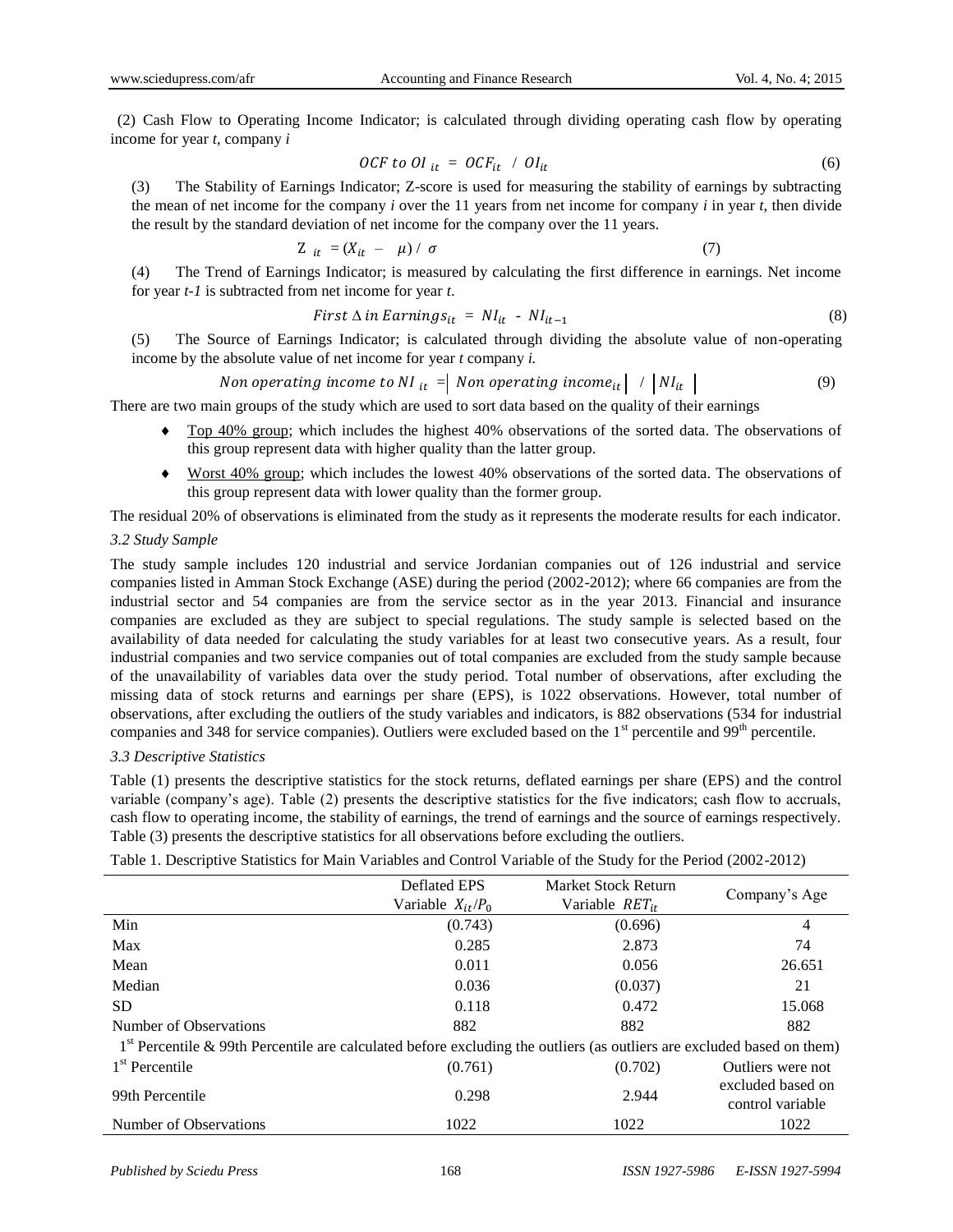Table (1) presents the descriptive statistics for main variables and control variable of the study over the study period. Total number of observations before excluding the outliers is 1022 observations. Total number of observations is 882 observations after excluding the outliers, where values under  $1<sup>st</sup>$  percentile and values above 99<sup>th</sup> percentile are excluded from the study sample. The lowest value of deflated EPS is (0.743) whilst the highest value of deflated EPS is 0.285. Moreover, deflated EPS has a mean of 0.011, a median of 0.036 and SD of 0.118. This indicates that deflated EPS deviates from an average of 0.011 by 0.118 to both sides. On the other hand, the mean of market stock returns is 0.056. Stock returns deviate from the average by a standard deviation by 0.472 to both sides. Stock returns data have a median of (0.037). The highest and lowest values of market stock returns among the study sample are JOD 2.873 and JOD (0.696) respectively. The newest companies among the companies sample are 4-year old. The oldest company is 74-year old. Companies' age has a mean of 26.651, a median of 21 and SD of 15.068.

|                                  | Indicator $(1)$<br>OCF to NI ratio | Indicator $(2)$<br>OCF to OI ratio | Indicator $(3)$<br>Z-scores of NI | Indicator $(4)$<br>First $\Delta$ in NI<br>(JOD) | Indicator $(5)$<br>Non-operating<br>income to NI ratio |
|----------------------------------|------------------------------------|------------------------------------|-----------------------------------|--------------------------------------------------|--------------------------------------------------------|
| Min                              | (36.686)                           | (49.282)                           | (2.325)                           | (17, 147, 459)                                   | 0.001                                                  |
| Max                              | 24.732                             | 30.521                             | 1.956                             | 25,170,446                                       | 11.296                                                 |
| Mean                             | 0.372                              | 0.164                              | 0.049                             | 167,352                                          | 0.797                                                  |
| Median                           | 0.569                              | 0.514                              | 0.156                             | 26.457                                           | 0.376                                                  |
| <b>SD</b>                        | 5.064                              | 4.779                              | 0.881                             | 2,754,872                                        | 1.323                                                  |
| Table 2 (cont.)                  |                                    |                                    |                                   |                                                  |                                                        |
| Number of<br><b>Observations</b> | 882                                | 882                                | 882                               | 882                                              | 882                                                    |

Table 2. Descriptive Statistics for the Five Indicators of Earnings Quality for the Period (2002-2012)

1<sup>st</sup> Percentile & 99th Percentile are calculated before excluding the outliers (as outliers are excluded based on them) Table 2 (cont.)

|                                  | Indicator $(1)$<br>OCF to NI ratio | Indicator $(2)$<br>OCF to OI ratio | Indicator $(3)$<br>Z-scores of NI | Indicator $(4)$<br>First $\Delta$ in NI<br>(JOD) | Indicator $(5)$<br>Non-operating<br>income to NI ratio |
|----------------------------------|------------------------------------|------------------------------------|-----------------------------------|--------------------------------------------------|--------------------------------------------------------|
| $1st$ percentile                 | (38.657)                           | (51.720)                           | (2.362)                           | (17, 222, 233)                                   | 0.001                                                  |
| $99th$ percentile                | 28.691                             | 30.592                             | 1.976                             | 25,316,504                                       | 15.640                                                 |
| Number of<br><b>Observations</b> | 1022                               | 1022                               | 1022                              | 1022                                             | 1022                                                   |

Table (2) shows the descriptive statistics for the five indicators as calculated for the measurement unit of each indicator. Total number of observations for each indicator is 882 observations after excluding the outliers based on the 1st percentile and the 99th percentile. For total number of observations; 1022 observations, observations below (38.657) and above 28.691 are excluded from OCF to NI ratio data, observations below (51.720) and above 30.592 are excluded from OCF to OI ratio data, observations below (2.362) and above 1.976 are excluded from Z-scores of NI data, observations below (17,222,233) and above 25,316,504 are excluded from first change in NI data and observations below 0.001 and above 15.640 are excluded from non-operating income to NI ratio data.

First, OCF to NI ratio data has a mean of 0.372, median of 0.569 and SD of 5.064 which indicates that OCF to NI ratio deviates from average by approximately 5.064 to both sides. The highest value of OCF to NI ratio, after excluding outliers, is 24.732 whereas the lowest value is (36.686).

Second, the lowest and highest values of OCF to OI ratio are (49.282) and 30.521respectively. Moreover, the ratio has a mean of 0.164, a median of 0.514 and SD of 4.779. Third, Z-scores of NI data have mean, median, SD of 0.049, 0.156 and 0.881 respectively. Maximum and minimum values of Z-scores of NI are 1.956 and (2.325) respectively.

Fourth, the first change in NI data that is used to calculate the trend of earnings has a mean of 167K, median of 26K and SD of 2,754K. Maximum value registered for the first change in NI is JOD 25,170K while the minimum value is JOD (17,147K).

Fifth, the highest value of non-operating income to NI ratio is 11.296 whereas the lowest value of the ratio is 0.001. Mean, median and SD of the ratio are 0.797, 0.376 and 1.323 respectively.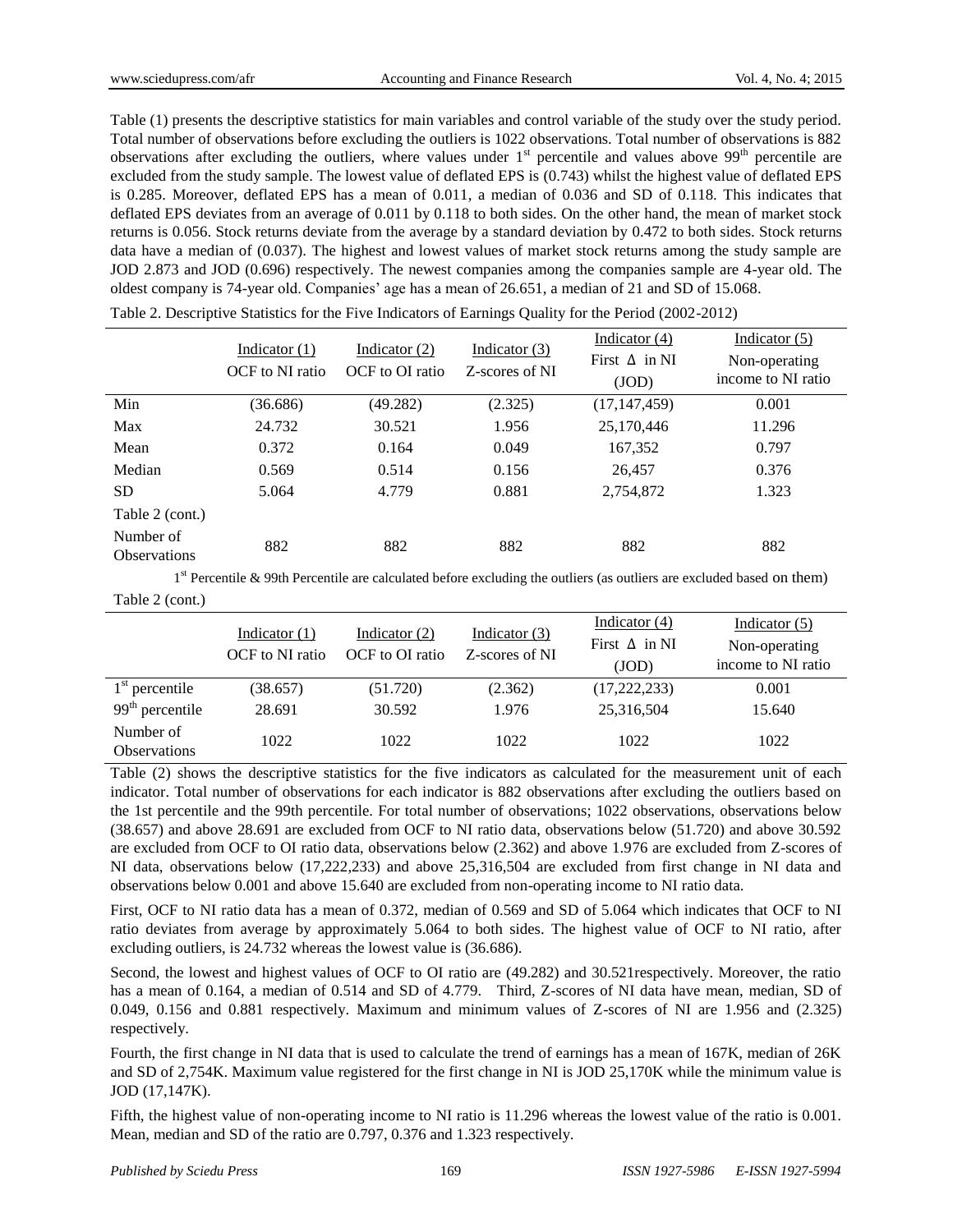|                                  | Deflated<br><b>EPS</b><br>Variable<br>$X_{it}/P_0$ | <b>Market Stock</b><br>Return<br>Variable<br>$RET_{it}$ | OCF to<br>NI ratio | OCF to OI<br>ratio | Z-scores<br>of NI | $\Delta$ in NI<br>(JOD) | Non-operating<br>income to NI<br>ratio |
|----------------------------------|----------------------------------------------------|---------------------------------------------------------|--------------------|--------------------|-------------------|-------------------------|----------------------------------------|
| Min                              | (1.227)                                            | (0.900)                                                 | (549.93)           | (2894.5)           | (2.908)           | (179M)                  | $\theta$                               |
| Max                              | 2.239                                              | 19.555                                                  | 353.91             | 1375.3             | 2.968             | 192M                    | 239.78                                 |
| Mean                             | 0.004                                              | 0.128                                                   | 0.023              | (2.299)            | 0.010             | 283K                    | 1.488                                  |
| Median                           | 0.033                                              | (0.039)                                                 | 0.429              | 0.445              | 0.115             | 22K                     | 0.389                                  |
| <b>SD</b>                        | 0.180                                              | 1.018                                                   | 26.423             | 102.03             | 0.955             | 14M                     | 9.392                                  |
| $1st$ percentile                 | (0.761)                                            | (0.702)                                                 | (38.657)           | (51.720)           | (2.362)           | (17M)                   | 0.001                                  |
| 99 <sup>th</sup>                 | 0.298                                              | 2.944                                                   | 28.691             | 30.592             | 1.976             | 25M                     | 15.640                                 |
| percentile                       |                                                    |                                                         |                    |                    |                   |                         |                                        |
| Number of<br><b>Observations</b> | 1022                                               | 1022                                                    | 1022               | 1022               | 1022              | 1022                    | 1022                                   |

Table 3. Descriptive Statistics for all observations (1022 observations) before excluding outliers for the Period (2002-2012)

Table (3) presents the descriptive statistics for the study variables and indicators for all observations (1022 observations) before excluding the outliers.

#### **4. Results**

#### *4.1 Study Results of Returns-Earnings Relationship for all data*

The study uses Ordinary Least-Squares Regression (OLS) for the purpose of finding out whether high-quality earnings companies have stronger returns-earnings relationship than low-quality earnings companies. Adjusted- $R^2$ and earnings response coefficient (ERC) are the analysis tools of the study.

Table 4. Results of the Returns-Earnings Relationship for All Data

|                     | <b>Benchmark</b> |            | Cash Flow to<br>Accruals |            | Cash Flow to<br>Operating<br>Income |                   | Stability of<br>Earnings | Earnings          | Trend of     |            | Source of<br>Earnings |
|---------------------|------------------|------------|--------------------------|------------|-------------------------------------|-------------------|--------------------------|-------------------|--------------|------------|-----------------------|
|                     | All              | Top<br>40% | Worst<br>40%             | Top<br>40% | Worst<br>40%                        | <b>Top</b><br>40% | Worst<br>40%             | <b>Top</b><br>40% | Worst<br>40% | Top<br>40% | Worst<br>40%          |
| $\alpha_1$          | 0.911            | 3.606      | 0.502                    | 2.109      | 0.552                               | 2.853             | 0.676                    | 0.933             | 0.452        | 1.107      | 0.808                 |
| Adjusted- $R^2$     | 0.050            | 0.158      | 0.020                    | 0.085      | 0.024                               | 0.117             | 0.037                    | 0.026             | 0.030        | 0.056      | 0.038                 |
| <b>Observations</b> | 882              | 353        | 353                      | 353        | 353                                 | 353               | 353                      | 353               | 353          | 353        | 353                   |
|                     |                  |            |                          |            | Young companies                     |                   |                          |                   |              |            |                       |
| $\alpha_1$          | 0.755            | 3.340      | (0.377)                  | 2.241      | (0.387)                             | 4.974             | (0.204)                  | 0.529             | 0.248        | 0.695      | 0.767                 |
| Adjusted- $R^2$     | 0.018            | 0.179      | 0.002                    | 0.078      | 0.002                               | 0.237             | (0.005)                  | (0.002)           | (0.001)      | 0.008      | 0.012                 |
| <b>Observations</b> | 338              | 135        | 135                      | 135        | 135                                 | 135               | 135                      | 135               | 135          | 135        | 135                   |
|                     |                  |            |                          |            | Old companies                       |                   |                          |                   |              |            |                       |
| $\alpha_1$          | 1.007            | 3.638      | 0.871                    | 2.919      | 0.835                               | 1.536             | 0.903                    | 1.027             | 0.556        | 1.472      | 0.533                 |
| Adjusted- $R^2$     | 0.077            | 0.162      | 0.071                    | 0.123      | 0.070                               | 0.045             | 0.087                    | 0.049             | 0.043        | 0.168      | 0.017                 |
| <b>Observations</b> | 447              | 179        | 179                      | 179        | 179                                 | 179               | 179                      | 179               | 179          | 179        | 179                   |

Table (4) reports the results of the regression model for all data for the five indicators before and after adding the control variable; age of companies.

For all companies, regardless of their age, the highest value of Adjusted- $R^2$  among top 40% groups is scored by cash flow to accruals indicator for a value of 0.158. However, the stability of earnings indicator has the second high score for a value of 0.117 followed by cash flow to operating income indicator for a value of 0.085 and the source of earnings indicator for a value of 0.056. The lowest value of Adjusted- $R^2$  among top 40% groups is scored by the trend of earnings indicator for a value of 0.026. Results for all data regardless of their age reveal that the returns-earnings relationship for top 40% group is stronger than the relationship for worst 40% group for all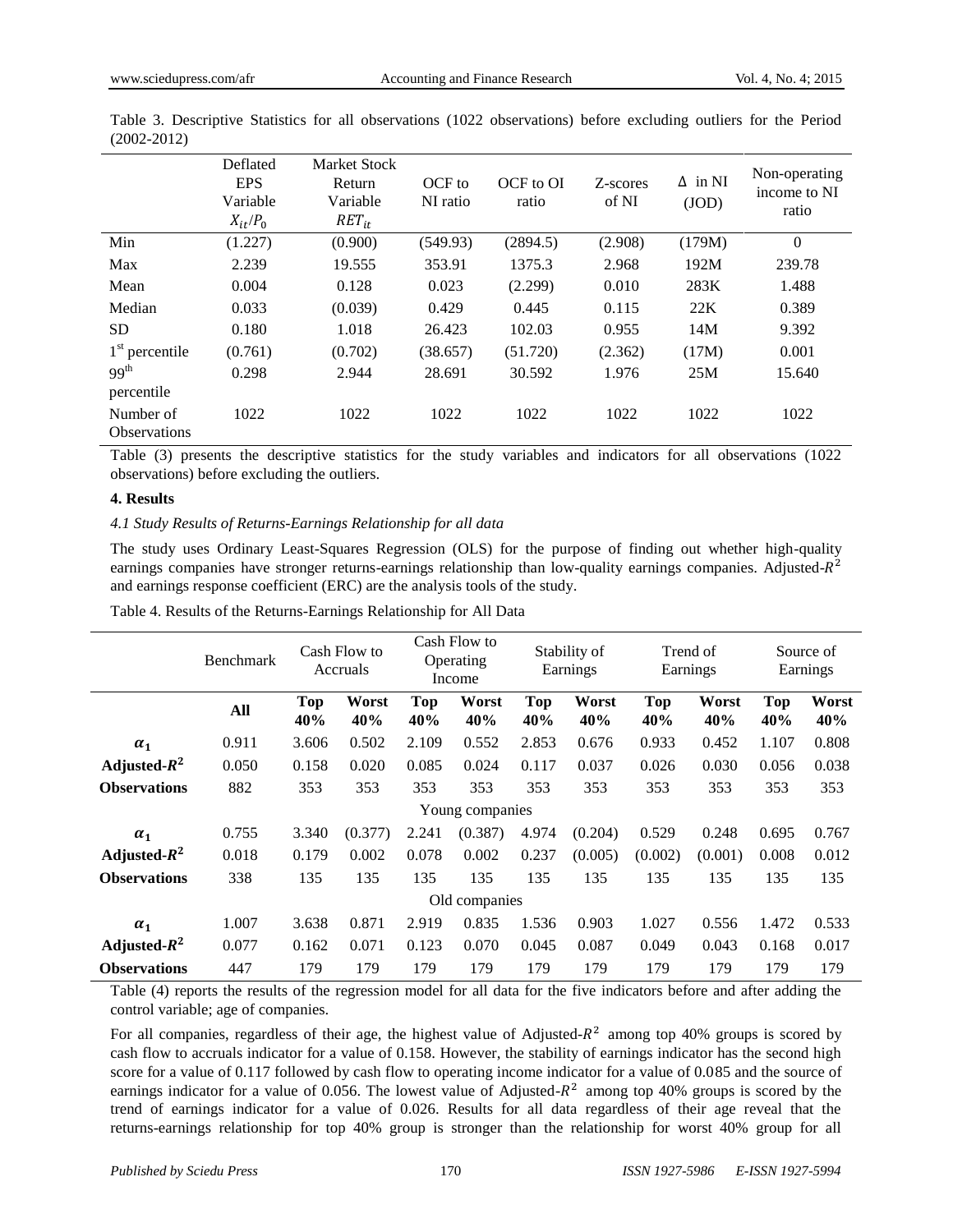indicators except for the trend of earnings indicator. For young companies, the highest value of Adjusted- $R^2$  among top 40% groups is scored by the stability of earnings indicator for a value of 0.237. However, the lowest values of Adjusted- $R^2$  for top 40% groups scored by the source of earnings indicator; 0.008 and the trend of earnings indicator; (0.002). Those results indicate that the stability of earnings indicator has the strongest effect on improving the returns-earnings relationship for companies that age from 0 to 18 years. The big difference between the values of top 40% groups and worst 40% groups supports the assumption that the stability of earnings and high ratios of OCF to NI strengthen the returns-earnings relationship.

On the other hand, among top 40% groups of old companies, the highest Adjusted- $R^2$  is 0.168 scored by the source of earnings indicator while the lowest value is 0.045 scored by the stability of earnings indicator. In general, the results indicate that the stability of earnings indicator does not affect investors' decisions for companies that age 21 years or above. In general, earnings response coefficient values for the five indicators are greater for top 40% groups than the benchmark values.

#### *4.2 Study Results of Returns-Earnings Relationship for Industrial data*

|                                    | Benchmar<br>$\mathbf k$ |                        | Cash Flow to<br>Accruals |                        | Cash Flow to<br>Operating<br>Income |                        | Stability of<br>Earnings | Trend of<br>Earnings |                  | Source of<br>Earnings |                  |
|------------------------------------|-------------------------|------------------------|--------------------------|------------------------|-------------------------------------|------------------------|--------------------------|----------------------|------------------|-----------------------|------------------|
|                                    | All                     | <b>Top</b><br>40%      | Worst<br>40%             | <b>Top</b><br>40%      | Worst<br>40%                        | <b>Top</b><br>40%      | Worst<br>40%             | <b>Top</b><br>40%    | Wors<br>t<br>40% | Top<br>40%            | Wors<br>t<br>40% |
| $\pmb{\alpha}_1$                   | 0.800                   | 3.66                   | 0.313                    | 1.78<br>5              | 0.333                               | 2.46<br>$\theta$       | 0.444                    | 0.696                | 0.369            | 0.737                 | 0.842            |
| Adjusted- $R^2$                    | 0.037                   | 0.13<br>$\mathcal{I}$  | 0.002                    | 0.06<br>6              | 0.003                               | 0.07<br>$\overline{7}$ | 0.013                    | 0.006                | 0.023            | 0.021                 | 0.041            |
| <b>Observation</b><br>S            | 534                     | 214                    | 214                      | 214                    | 214                                 | 214                    | 214                      | 214                  | 214              | 214                   | 214              |
|                                    |                         |                        |                          |                        | Young companies                     |                        |                          |                      |                  |                       |                  |
| $\pmb{\alpha}_1$                   | 0.423                   | 5.44<br>$\overline{0}$ | (1.929)                  | 2.37<br>6              | (1.789)                             | 5.30<br>$\mathbf{2}$   | (0.677)                  | (0.406)              | 0.414            | (0.381)               | 0.896            |
| Adjusted- $R^2$                    | 0.0008                  | 0.19<br>5              | 0.178                    | 0.07<br>6              | 0.155                               | 0.18<br>$\overline{2}$ | 0.018                    | (0.013)              | 0.015            | (0.012)               | 0.019            |
| <b>Observation</b><br>$\mathbf{s}$ | 152                     | 61                     | 61                       | 61                     | 61                                  | 61                     | 61                       | 61                   | 61               | 61                    | 61               |
|                                    |                         |                        |                          |                        | Old companies                       |                        |                          |                      |                  |                       |                  |
| $\pmb{\alpha}_1$                   | 0.958                   | 3.42<br>$\overline{4}$ | 0.964                    | 2.79<br>$\overline{2}$ | 0.944                               | 1.30<br>6              | 0.702                    | 1.296                | 0.316            | 1.466                 | 0.482            |
| Adjusted- $R^2$                    | 0.067                   | 0.14<br>$\overline{3}$ | 0.073                    | 0.11                   | 0.069                               | 0.03<br>$\Omega$       | 0.053                    | 0.053                | 0.008            | 0.156                 | 0.008            |
| <b>Observation</b><br>$\mathbf{s}$ | 300                     | 120                    | 120                      | 120                    | 120                                 | 120                    | 120                      | 120                  | 120              | 120                   | 120              |

Table 5. Results of the Returns-Earnings Relationship for Industrial Data

Table (5) reports the results of industrial data before and after including the companies' age. Before including the control variable, the highest value of Adjusted- $R^2$  among top 40% groups is scored by cash flow to accruals indicator for a value of 0.137 where the lowest value of Adjusted- $R^2$  among top 40% groups is scored by the trend of earnings indicator for a value of 0.006. For young industrial companies, the highest value of Adjusted- $R^2$  is scored by cash flow to accruals indicator for a value of 0.195. On the other hand, the trend of earnings indicator and the source of earnings indicator scored negative values of Adjusted- $R^2$ , (0.013) and (0.012) respectively. For old companies, the source of earnings indicator has scored the highest value of Adjusted- $R^2$ , among top 40% groups, for a value of 0.156 followed by an approximate value of 0.143 scored by cash flow to accruals indicator. However, the trend and stability of earnings indicators have the lowest values of Adjusted- $R^2$  among top 40% groups; 0.053 and 0.030 respectively. As mentioned above, cash flow to accruals indicator has the strongest effect on improving the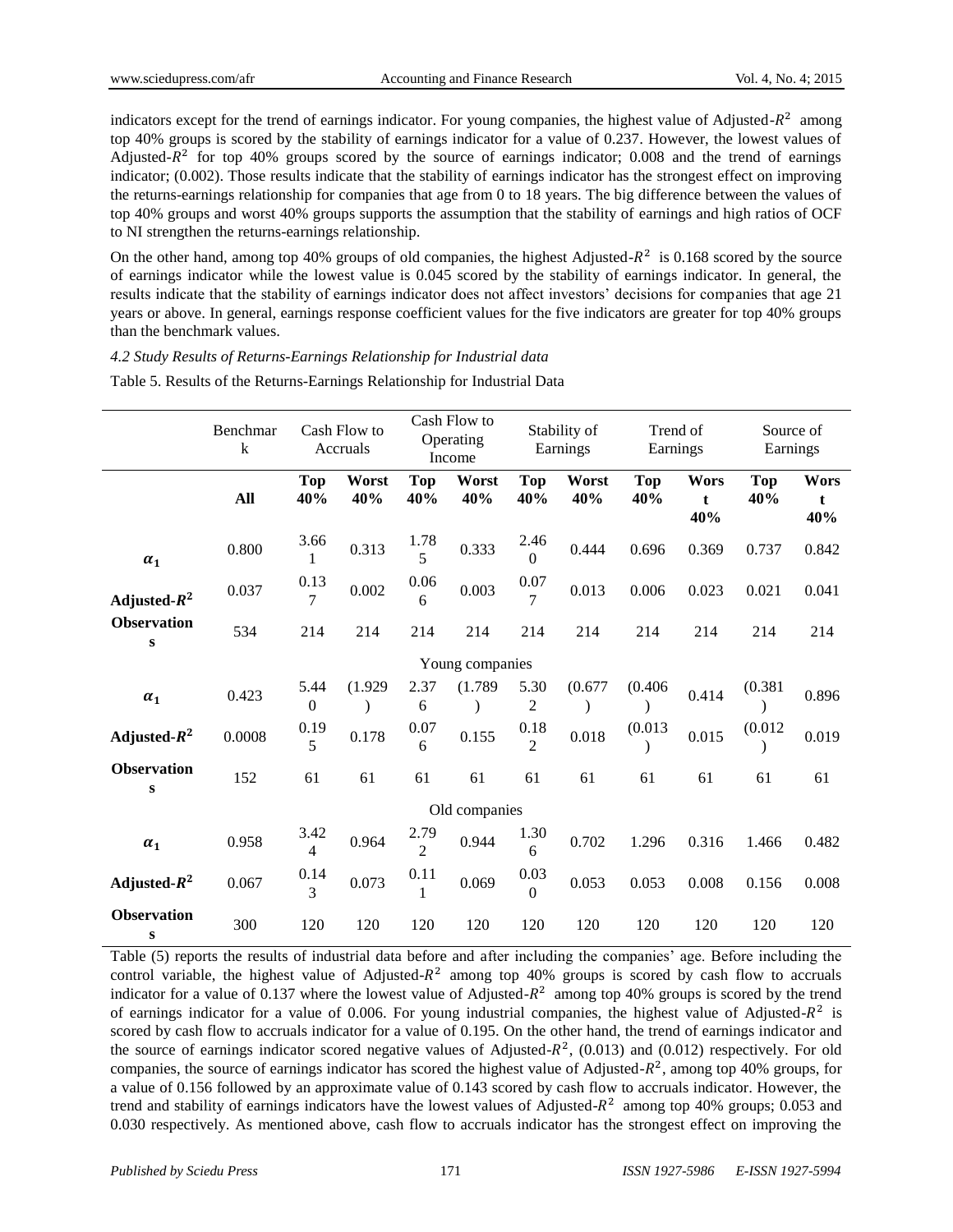returns-earnings relationship for young industrial companies and for all industrial companies regardless of their age. However, the source of earnings indicator has the strongest effect on improving the relationship for old companies. The reactions of stock returns to the changes in earnings for top 40% groups of industrial data were stronger than the reactions for worst 40% groups except for the source of earnings indicator before including the control variable and for the source and trend of earnings indicators for young companies.

#### *4.3 Study Results of Returns-Earnings Relationship for Service data*

Table 6. Results of the Returns-Earnings Relationship for Service Data

|                     | <b>Benchmark</b> |            | Cash Flow to<br>Accruals |                   | Cash Flow to<br>Operating<br>Income |                   | Stability of<br>Earnings |                   | Trend of<br>Earnings |                   | Source of<br>Earnings |
|---------------------|------------------|------------|--------------------------|-------------------|-------------------------------------|-------------------|--------------------------|-------------------|----------------------|-------------------|-----------------------|
|                     | All              | Top<br>40% | Worst<br>40%             | <b>Top</b><br>40% | Worst<br>40%                        | <b>Top</b><br>40% | Worst<br>40%             | <b>Top</b><br>40% | Worst<br>40%         | <b>Top</b><br>40% | Worst<br>40%          |
| $\alpha_1$          | 1.166            | 3.545      | 0.857                    | 3.281             | 0.994                               | 3.641             | 1.067                    | 1.178             | 0.625                | 1.781             | 0.710                 |
| Adjusted- $R^2$     | 0.082            | 0.122      | 0.062                    | 0.137             | 0.083                               | 0.223             | 0.082                    | 0.063             | 0.031                | 0.149             | 0.022                 |
| <b>Observations</b> | 348              | 139        | 139                      | 139               | 139                                 | 139               | 139                      | 139               | 139                  | 139               | 139                   |
|                     |                  |            |                          |                   | Young companies                     |                   |                          |                   |                      |                   |                       |
| $\alpha_1$          | 1.455            | 2.772      | 1.359                    | 2.625             | 1.282                               | 4.763             | 1.155                    | 2.624             | (0.107)              | 1.992             | 0.365                 |
| Adjusted- $R^2$     | 0.058            | 0.058      | 0.080                    | 0.096             | 0.069                               | 0.266             | 0.020                    | 0.092             | (0.013)              | 0.128             | (0.011)               |
| <b>Observations</b> | 186              | 74         | 74                       | 74                | 74                                  | 74                | 74                       | 74                | 74                   | 74                | 74                    |
|                     |                  |            |                          |                   | Old companies                       |                   |                          |                   |                      |                   |                       |
| $\alpha_1$          | 1.102            | 4.375      | 0.945                    | 3.734             | 0.925                               | 2.414             | 1.146                    | 0.488             | 1.107                | 1.710             | 0.588                 |
| Adjusted- $R^2$     | 0.089            | 0.188      | 0.079                    | 0.169             | 0.081                               | 0.080             | 0.119                    | 0.010             | 0.111                | 0.206             | 0.017                 |
| <b>Observations</b> | 147              | 59         | 59                       | 59                | 59                                  | 59                | 59                       | 59                | 59                   | 59                | 59                    |

Table (6) reports the results for service data. The highest value of Adjusted- $R^2$  for service data regardless of their age is scored by the stability of earnings indicator for a value of 0.223 whereas the lowest is scored by the trend of earnings indicator. Likewise, the stability of earnings indicator scored the highest value of Adjusted- $R^2$  among top 40% groups of young companies for a value of 0.266. The lowest value of Adjusted- $R^2$ , among top 40% groups, is scored by cash flow to accruals indicator for a value of 0.058. However, for old companies, the highest and lowest values of Adjusted- $R^2$  are scored by the source of earnings indicator; 0.206 and the trend of earnings indicator; 0.010 respectively. Earnings response coefficient values for top 40% groups of service data are greater than the values for worst 40% groups except for the trend of earnings indicator for old companies. In addition, values of earnings response coefficient for top 40% groups of service data exceeded benchmark values except for the trend of earnings indicator for old companies.

#### *4.4 Study Results for Summary Indicator*

One of the approaches of this study is that it generates a summary indicator of companies' earnings quality. The Summary indicator summarizes the annual quality of earnings for each company based on the five measures of earnings quality that are used in the study (cash flow to accruals, cash flow to operating income, the stability of earnings, the trend of earnings and the source of earnings). The annual quality of earnings for companies is presented by a score out of 5; where 5 is an excellent quality of earnings, 4 is very good, 3 is good, 2 is acceptable, 1 is bad and 0 is a very bad quality of earnings.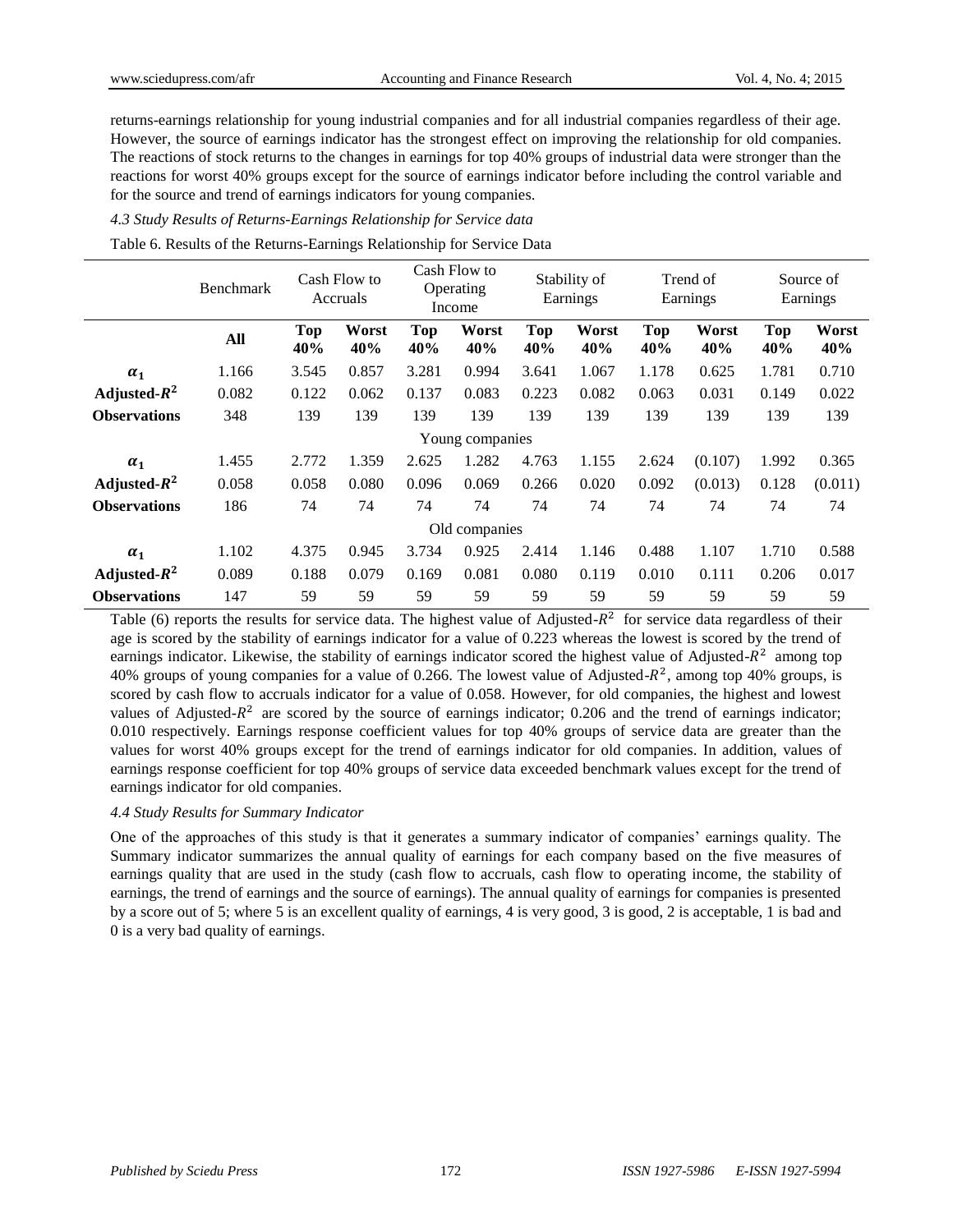|                                |     | All Data |     | Industrial Data |    | Service Data |
|--------------------------------|-----|----------|-----|-----------------|----|--------------|
| Observations that scored 5/5   | 115 | 13%      | 46  | 9%              | 69 | 20%          |
| Observations that scored 4/5   | 131 | 15%      | 75  | 14%             | 56 | 16%          |
| Observations that scored 3/5   | 231 | 26%      | 149 | 28%             | 82 | 24%          |
| Observations that scored 2/5   | 195 | 22%      | 125 | 23%             | 70 | 20%          |
| Observations that scored 1/5   | 189 | 21%      | 128 | 24%             | 61 | 18%          |
| Observations that scored $0/5$ | 21  | 3%       | 11  | 2%              | 10 | 2%           |
| Mean                           |     | 2.688    |     | 2.537           |    | 2.919        |
| <b>Standard Deviation</b>      |     | 1.366    |     | 1.285           |    | 1.454        |
| Total number of Observations   |     | 882      |     | 534             |    | 348          |

Table 7. Summary of the Results for Summary Indicator of the Five Indicators

Table (7) presents the summary indicator results for the five Indicators. Most observations are scattered around 1, 2 and 3 scores for all data and industrial data. However, for service data observations are scattered around the five scores.

Table 8. Results of the Returns-Earnings Relationship for Summary Indicator

|                     |                         | All Data |            | Industrial Data | Service Data |           |  |
|---------------------|-------------------------|----------|------------|-----------------|--------------|-----------|--|
|                     | Worst 40%<br>Top $40\%$ |          | Top $40\%$ | Worst 40%       | Top $40\%$   | Worst 40% |  |
| α                   | $-0.041$                | 0.015    | 0.004      | 0.019           | (0.207)      | 0.010     |  |
| $\alpha_1$          | 2.585                   | 0.714    | 2.198      | 0.670           | 4.383        | 0.796     |  |
| Adjusted- $R^2$     | 0.074                   | 0.050    | 0.064      | 0.046           | 0.190        | 0.052     |  |
| <b>Observations</b> | 353                     | 353      | 214        | 214             | 139          | 139       |  |

Table (8) presents the results of the regression model for the summary indicator. For all data, top 40% group has an Adjusted- $R^2$  for a value of 0.074 while worst 40% group has a value of 0.050. This indicates that companies who scored from 3 to 5 out of 5 (which are top 40% observations) have a stronger returns-earnings relationship than companies who scored from 0 to 2 (which are worst 40% observations). On the contrary, Adjusted- $R^2$  values for industrial companies are slightly lower than all data values; as Adjusted- $R^2$  values are 0.064 for top 40% group and 0.046 for worst 40% group. Service data recorded the highest value of Adjusted- $R^2$  for top 40% group; 0.190 whereas for worst 40% group the value is 0.052. This indicates that top 40% group of service data has the strongest returns-earnings relationship among all sets of data.

ERC values for top 40% groups of all data, industrial data and service data are relatively high 2.585, 2.198 and 4.383 respectively. However, ERC values for worst 40% groups are lower than 1 as for all data the value is 0.714, for industrial data the value is 0.670 and for service data the value is 0.796.

In general, for the three sets of data, Adjusted- $R^2$  and ERC values for top 40% groups (3 to 5 out of 5 scores) have outperformed the values for worst 40% groups (0 to 2 out of 5 scores).

#### **5. Conclusion**

Mainly, the study aimed to examine the effect of earnings quality (measured using five indicators) on the returns-earnings relationship. Based on the study results, Cash flow to accruals indicator, the stability of earnings indicator and the source of earnings indicator are the most effective indicators in enhancing the returns-earnings relationship. Cash flow to accruals indicator is effective for young companies and all companies regardless of their age (for industrial data and for all data before dividing them into industrial data and service data), as most companies aim to have financial solvency, after gaining profit. As a result, companies focus on improving both components of earnings; the cash component and accruals component. Likewise, the stability of earnings indicator is effective for young companies and all companies regardless of their age (for service data and for all data before dividing them into industrial data and service data), this could be due to the focus investors place on young companies as they expect that their earnings are unstable because those companies are in the growth phase. Earnings instability affects the pattern of earnings. However, Old companies have stable earnings which lead to a good pattern of earnings. In addition, market participants focus on young companies because they have less information about them. Hence, market stock returns for young companies fluctuate more than market stock returns for old companies. On the other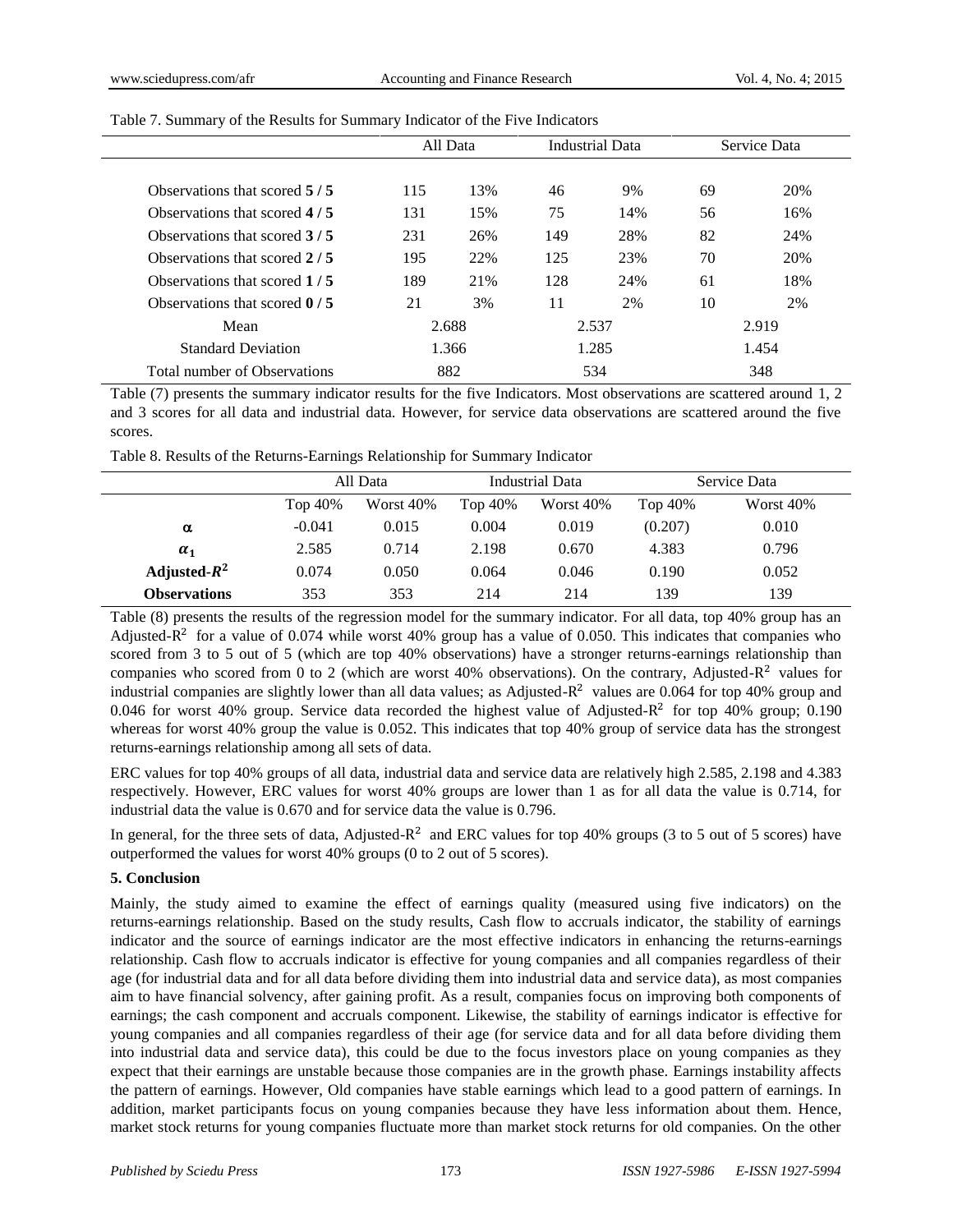hand, source of earnings indicator is the most effective indicator in enhancing the returns-earnings relationship for old companies (for industrial data, service data and for all data before dividing them into industrial data and service data). The results indicate that investors' decisions are affected the most by the source of earnings for old companies. Investors pay more attention to the changes in the components of earnings for companies that are 21 years old or above. However, this indicator is followed by cash flow to accruals indicator and cash flow to operating income indicator as they improve the returns-earnings relationship for old companies in the second and third place respectively.

In general, the indicator that has the weakest effect on the returns-earnings relationship is the trend of earnings indicator. This indicator does not improve the returns-earnings relationship which means that it couldn't be used solely as a measure of earning quality. Generally, there is an improvement on the returns-earnings relationship after including the age of companies as a control variable.

We recommend that stock market participants should avoid fixation on the bottom line number of the Income Statement. The results revealed the importance of other intermediate components of that statement. Therefore, they are advised to use and utilize the five proposed indicators, (cash flow to accruals indicator, cash flow to operating income indicator, the stability of earnings indicator, the trend of earnings indicator and the source of earnings indicator), while assessing the quality of earnings as they are simple, direct and their data are readily available.

Finally, we couldn't compare the results of our study with prior similar work, since no prior empirical work -to our knowledge- has used these indicators to assess the quality of earnings and enhance the returns-earnings relationship. We encourage our colleagues in other countries to replicate and extend our study in order to test whether our results were country-specific or can be enhanced using additional accounting variables.

#### **References**

- Abdelghany, K. E. (2005). Measuring the quality of earnings. *Managerial Auditing Journal,* 20(9), 1001-1015. <http://dx.doi.org/10.1108/02686900510625334>
- Abdelqader, M. B., Al-Debi'e, M. M. & Gharaibeh, F. A. (2008). The Relation between Earnings and Stock Returns in the Long Run: Replication and Extension. *Jordan Journal of Business Administration*, 4(1), 24-44.
- Al-Debi'e, M. M. & Abu Nassar, M. (1999). Specification of the Relationship between Stock Returns and the Accounting Earnings of Jordanian Companies. *Dirasat, Administration Sciences,* 26(2), 312-329.
- Ball, R. & Brown, P. (1968). An Empirical Evaluation of Accounting Income Numbers. *Journal of Accounting Research*, 6(2), 159-178.<http://dx.doi.org/10.2307/2490232>
- Bernstein, L. (1993). *Financial Statement Analysis* (5th ed.). Homewood IL: Irwin.
- Chan, K., Chan, L. K. C., Jegadeesh, N. & Lakonishok, J. (2004). *Earnings Quality and Stock Returns*, Working Paper**,** University of Illinois, Urbana-Champaign, IL.<http://dx.doi.org/10.2139/ssrn.259691>
- Cheng, C.S.A., Liu, C.S., & Schaefer, T.F. (1996). Earnings Permanence and the Incremental Information Content of Cash Flows from Operations. *Journal of Accounting Research***,** 34(1), 173-181. <http://dx.doi.org/10.2307/2491338>
- Dechow, P. M., & Dichev, I. D. (2002). The Quality of Accruals and Earnings: The Role of Accrual Estimation Errors. *The Accounting Review*, 77(1), 35-59.<http://dx.doi.org/10.2308/accr.2002.77.s-1.35>
- Dechow, P., Ge, W., & Schrand, C. (2010). Understanding earnings quality: A review of the proxies, their determinants and their consequences. *Journal of Accounting and Economics*, 50(2-3), 344-401. [http://dx.doi.org/10.1016/j.jacceco.2010.09.001](http://dx.doi.org/10.2307/2491338)
- Easton, P. D., & Harris T. S. (1991). Earnings as an Explanatory Variable of Returns. *Journal of Accounting Research*, 29(1), 19-36.<http://dx.doi.org/10.2307/2491026>
- Easton, P. D., Harris, T. S., & Ohlson J. A. (1992). Aggregate Accountings Earnings Can Explain Most of Security Returns: The Case of Long–Return Interval. *Journal of Accounting and Economics*, 15(2-3), 119-142. [http://dx.doi.org/10.1016/0165-4101\(92\)90015-T](http://dx.doi.org/10.1016/0165-4101(92)90015-T)
- Hodge, F. (2003). Investors' Perceptions of Earnings Quality, Auditor Independence, and the Usefulness of Audited Financial Information. *Accounting Horizons (Supplement)*, 37-48.<http://dx.doi.org/10.2308/acch.2003.17.s-1.37>
- Houge, T. & Loughran, T. (2000). Cash Flow is King: Cognitive Errors by Investors. *Journal of Psychology and Financial Markets*, 1(3-4), 161-175[. http://dx.doi.org/10.1207/S15327760JPFM0134\\_2](http://dx.doi.org/10.1207/S15327760JPFM0134_2)